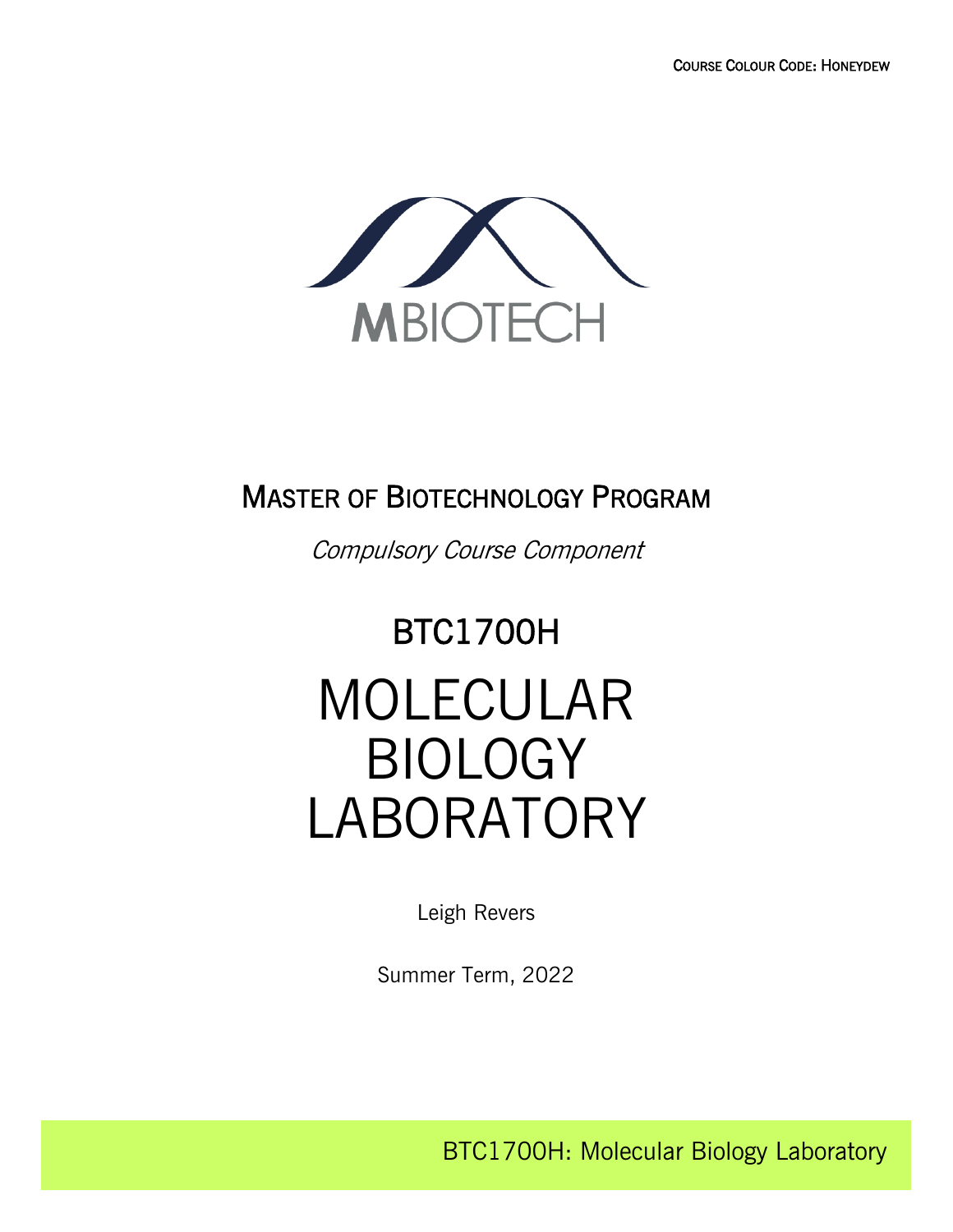# MASTER OF BIOTECHNOLOGY UNIVERSITY OF TORONTO MISSISSAUGA

## BTC1700H – Molecular Biology Laboratory

## Course Outline (Summer Term, 2022)

## 1) INSTRUCTOR

Leigh Revers is Director of the MBIOTECH Program. Prior to his current appointment, he headed a research team in the biotech sector, focused on anticancer protein therapeutics. He has 30 years of experience with a wide range of experimental techniques covering molecular cloning and expression, and protein purification, amongst others.

## 2) AIMS & INTENT OF THIS COURSE

BTC1700H is a mandatory, half-credit-bearing laboratory course that is exclusive to the MBIOTECH Program. The course introduces and expands upon fundamental experimental techniques commonly used in biomedical research. It is intended to provide 'hands-on' experience working with nucleic acids and proteins, and comprises an intensive 28-day schedule, running daily during business hours (weekdays, except statutory holidays). During the first, introductory 7 days, students are provided with an overview of key protocols from a practical perspective via a short lecture series, and are provided with same-day, interactive demonstrations of the corresponding experimental techniques in a fully equipped 'wet' laboratory. This is followed by an extended research assignment in which students work in project teams towards expressing and isolating two biomedically relevant, recombinant proteins. Teams must successfully design and implement an appropriate research strategy, conduct and manage experiments based on the standard operating procedures provided, collect and analyse data, and prepare and submit their product with appropriate accompanying documentation to meet a pre-arranged deadline. In addition, teams are expected to formulate their ideas about the business potential, be cognisant of budget and expenditures, examine any pre-existing intellectual property, and deliver concise written and oral reports at the end of the course. Experimental techniques will include—

o Plasmid DNA isolation,

- o Polymerase chain reaction,
- o Molecular cloning techniques,
- o Heterologous expression in bacteria or yeast,
- $\circ$  Protein affinity purification,
- o Western immunoblotting,
- o Functional (*e.g.*, enzymatic) assays (as applicable).

#### *Time Commitment:*

Practical Time: 176 hours\* Lecture Time: 4 hours\* Tutorial Time: Varies

> *\* All aggregate times are approximate. Two Sessional Instructional Assistants will be appointed to this course.*

## 3) COURSE TIMES & LOCATIONS

For Summer 2022, BTC1700H will run on weekdays from **2-Jun** through to **11-Jul**, excepting holidays (See **course calendar** for more).

- o *Weekdays, 2-Jun to 10-Jun:* **Demo Days**. There are three components
	- o Introduction & WHMIS, PCR & molecular cloning;
	- o Expression & purification;
	- $\circ$  Immunoblots & protein assays.

**Technique Overviews:** 10:00AM, DV-4077, concurrent with **Demonstration Sessions:** 10:00AM to noon, 1:00-4:00PM, DV-4077.

- o *Weekdays, 13-Jun to 8-Jul:* **Project Days:** 9:00AM to 5:00PM, DV-4077 (Project Days 1-17 + Close-Down Day).
- o *Friday, 8-Jul:* **Report Submission Day.** Final Report due by **NOON**.
- o *Monday,11-Jul:* **Presentation Day:** 2:00- 5:00PM, Leslie Dan School of Pharmacy, St. George Campus (PB-255).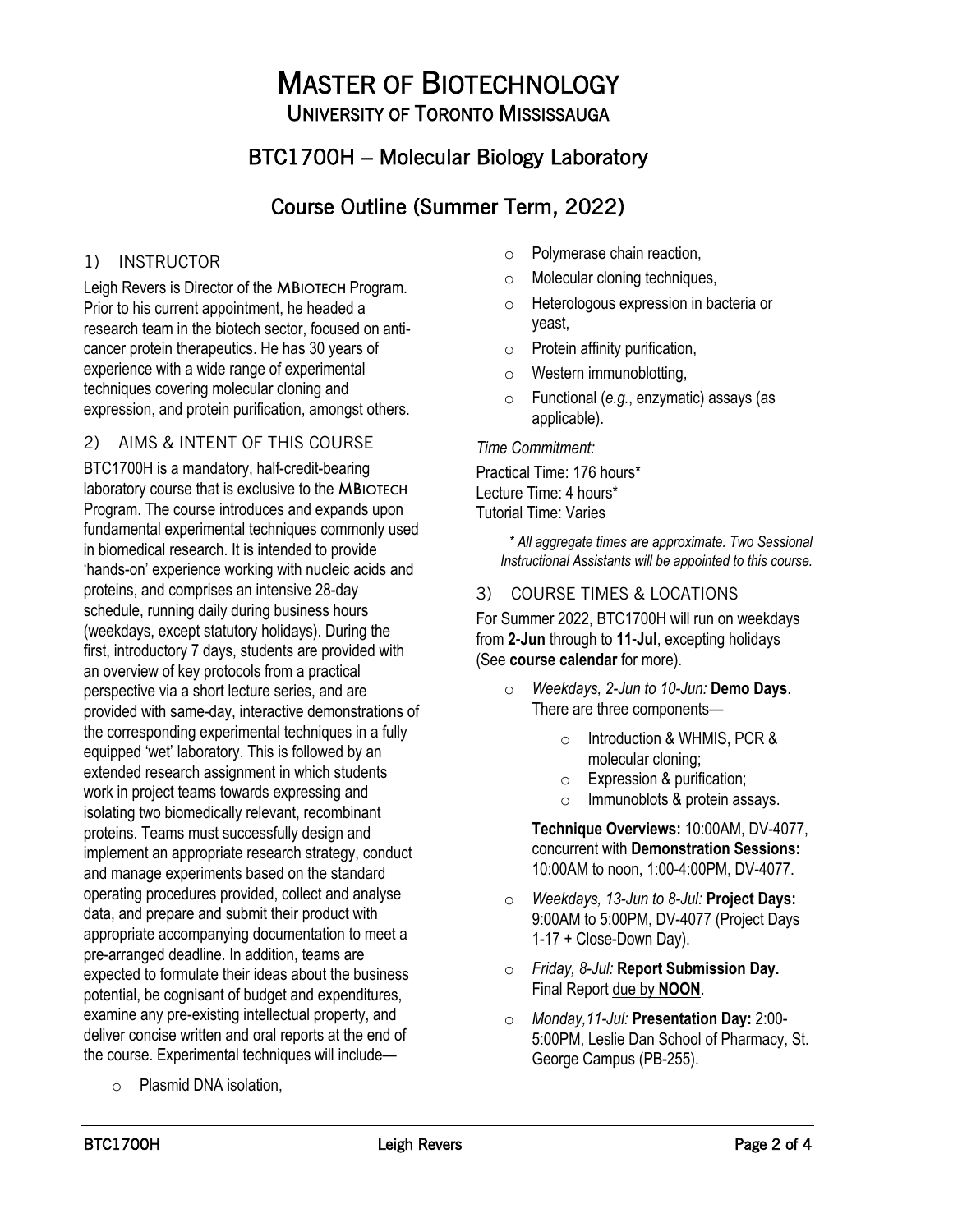The first seven days of class (excluding the introductory session on 1-Jun) shall comprise two teaching components, a short, interactive lecture and discussion in the morning (10:00AM) covering the underlying science as well as the practical considerations behind the selected techniques, concurrent with a practical demonstration session that will run for the rest of the day. Some sessions may end early.

The remainder of the course, commencing Monday, **13-Jun**, consists entirely of full-day laboratory sessions in which students, operating in teams, pursue two research projects. Teams are entirely responsible for the allocation of their time in the lab, and attendance will not be monitored. However, each team is expected to arrange an **interim meeting** with their supervising SIA, attended by all team members.

The course culminates with the preparation and submission by teams of a formal project report and a final **Presentation Day**, at which teams present their findings to an academic panel for review. The deadline for the submission of the written report is **NOON** on Friday, **8-Jul**.

## 4) COURSE STRUCTURE

The course is structured such that students are first presented with a range of key techniques through the lectured material. The aim is to provide a *scientific overview* of each approach, the *contexts* in which the technique is used, and the *practical aspects* of experimental preparation, set-up and execution.

The demonstrations are designed for students, working in teams, to get a first-hand opportunity to run through each technique and familiarise themselves with the process. Some sessions are accompanied by a questionnaire for feedback purposes.

## 5) TECHNIQUE OVERVIEWS

These informal lecture-style, interactive overviews are held at 10:00AM in the Davis Building, DV-4077. Attendance online or in person is expected but the former will *not* be strictly monitored. In-person attendance throughout the The technique overviews are divided naturally to cover the following topics:

## **1) Molecular Cloning**

a. PCR, TOPO-cloning, selection, plasmid isolation, restriction analysis.

b. Subcloning, ligation, transformation, selection.

## **2) Expression/Purification**

- a. Culturing, induction, recovery, lysis, clarification, buffering & stabilisation.
- b. Batch affinity purification, column chromatography.

## **3) Protein Analysis**

a. Polyacrylamide gel electrophoresis, visualisation, immunoblotting & detection, protein quantitation methods.

## 6) DEMO DAYS

Demonstrations are held during the day in the teaching laboratory, Davis Building, DV-4077. These sessions are designed to give each team a chance for its members to try out the various techniques under **direct supervision**. No marks are assigned for the practical work conducted by teams during **Demo Days**, but students are invited to complete regular questionnaire-and-feedback forms to monitor their comprehension. Attendance is *mandatory* for all students for all of these sessions (unless special dispensation is sought and granted by the instructor). All students must complete the WHMIS training, as instructed separately, prior to Demo Day 0.

## 7) TEAM PROJECTS

After the conclusion of the lecture and demonstration sessions, on Friday, **10-Jun**, teams will select from among 7 unmarked, sealed envelopes containing pairs of project outlines. These outlines briefly describe **TWO** projects that the team must undertake for the remainder of the course. Teams will have a variety of tasks to fulfill as part of each project, which must be submitted as part of the final project reports. The first task will be to submit for each project a brief **Workflow Statement**, which is due at **NOON** on Monday, **13-Jun**. This document, which should look like a conventional flowchart with relevant explanatory notes, will act as a plan of action for the team's experimental strategy and may be subject to change later in the course. However, the order and planning of experiments, the days that they will be performed, the assignment of tasks among the group members, and the overall project management are entirely in the hands of each team. Marks are assigned for the achievement of a series of key milestones, see below.